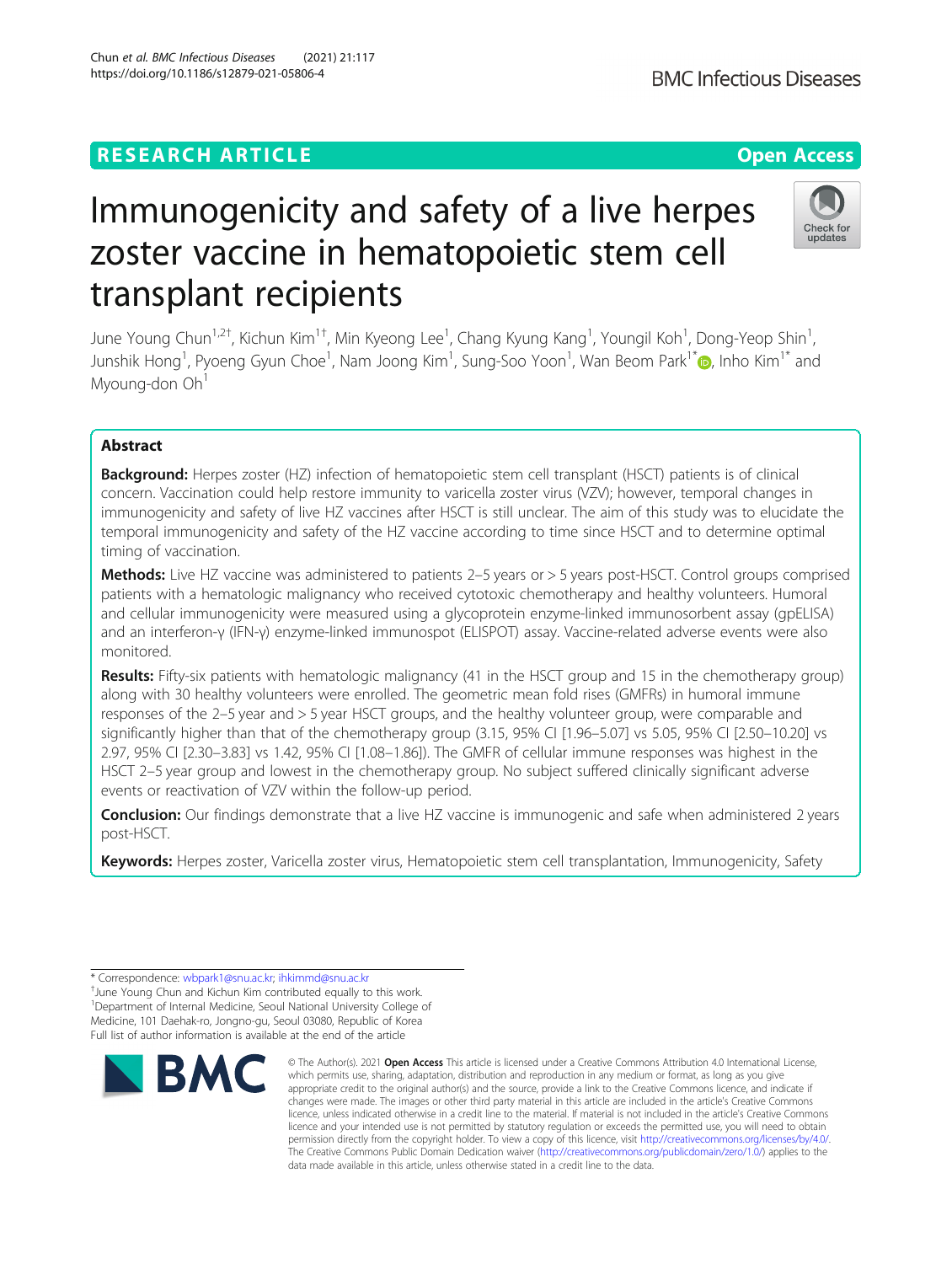## Background

Herpes zoster (HZ), also called shingles (derived from Latin cingulus meaning girdle), is a dermatomalvesicular disease associated with severe pain [\[1](#page-6-0)]. It is caused by reactivation of latent varicella zoster virus (VZV) within sensory ganglia and is more common in immunocompromised patients [[1\]](#page-6-0). The incidence of HZ increases with age; the highest incidence (5–10 cases per 1000 persons) occurs in the sixth decade or beyond [\[2](#page-6-0)]. The burden of HZ for those with a hematopoietic stem cell transplant (HSCT) is 20–53% overall; the greatest risk (94 cases per 1000 person-years) occurs within 2 years of HSCT [\[3](#page-6-0)–[5\]](#page-6-0).

There are no clear guidelines regarding live vaccination after HSCT. With respect to HZ vaccines, limited data support vaccination after HSCT due to concerns about vaccine-induced VZV infection and lack of evidence regarding vaccine-induced immunogenicity [\[6](#page-6-0)–[8](#page-6-0)]. Vaccination against HZ might be considered only when 24 months have elapsed since HSCT, and only in recipients showing no signs of graft-versus-host disease (GvHD) or relapse, and in those not taking immunosuppressants [[9](#page-6-0)–[11\]](#page-6-0). The most recent guidelines from the 2017 European Conference on Infections in Leukaemia (ECIL 7) oppose administration of live HZ vaccines; instead, they recommend antiviral agents to prevent VZV reactivation  $[12]$  $[12]$ . However, even with prolonged administration of antiviral agents, the incidence of HZ increases after discontinuation of prophylaxis [[4](#page-6-0), [13](#page-6-0)].

Although necessary, there is not enough evidence to support a minimum interval between transplantation and vaccination. A theoretical minimum of 24 months supposes that the HSCT recipient is immunocompetent 2 years after HSCT  $[14]$  $[14]$  $[14]$ . Here, we assessed (i) the temporal immunogenicity of live HZ vaccine in post-HSCT and (ii) the safety of live HZ vaccine in these patients.

## Methods

## Study design

This was a clinical study conducted at Seoul National University Hospital (SNUH), which is a tertiary care university-affiliated hospital in South Korea.

From July 2017 to August 2018, we prospectively enrolled patients with a hematologic malignancy who had survived with either autologous or allogeneic HSCT. Additional inclusion criteria were as follows: age older than 50 years and provision of informed consent for participation. Exclusion criteria included GvHD, use of immunosuppressants or antiviral agents, HZ reactivation within 1 year of the study period, or receipt of HZ vaccines. These patients were stratified according to time since transplantation: 2–5 years and > 5 years (hereafter referred to as HSCT  $2-5 \text{ yr}$  and HSCT  $>5 \text{ yr}$ , respectively).

Controls included patients with a hematologic malignancy who had undergone cytotoxic chemotherapy and survived without relapse for at least 6 months before enrollment (referred to as the chemotherapy group). Inclusion and exclusion criteria were applied in the same manner as for the HSCT groups. Lastly, healthy volunteers aged > 50 years without recent HZ reactivation within 1 year were recruited (referred to as the healthy group).

Study participants were given a single dose (0.65 mL) of ZOSTAVAX®. Blood samples were collected to test both humoral and cellular immune responses against VZV prior to vaccination and at 6 weeks postvaccination. Baseline characteristics included age, sex, underlying diseases, type of HSCT or cytotoxic chemotherapy, and previous history of HZ.

#### Glycoprotein ELISA (gpELISA)

Although correlates of protection (CoP) for HZ vaccines have not been defined clearly, fold rises in antibody titers in the glycoprotein enzyme-linked immunosorbent assay (gpELISA) are thought to be an excellent immune correlate of protection [[15](#page-6-0)]. VZV-specific antibodies were measured quantitatively using a SERION ELISA classic Varicella Zoster Virus IgG kit (Institut Virion/ Serion GmbH, Würzburg, Germany). This gpELISA assay uses a lentil-lectin affinity-purified preparation of glycoprotein from VZV-infected MRC-5 cells as the antigen [[16,](#page-6-0) [17](#page-6-0)]. Antigen-coated 96-well plates were incubated with test sera. Human immunoglobulin G antibodies (IgGs) bound to antigen were detected by incubation with anti-human IgG antibodies. Color was developed after reaction with a substrate. Optical density was read at 405 nm.

## ELISPOT assay

Peripheral blood mononuclear cells (PBMCs) collected and frozen during the study period were tested using a BD™ IFN-γ ELISPOT kit (BD Bioscience, San Jose, CA, USA). Briefly, 96-well plates were coated with 100 μL of an anti-human-IFN-γ antibody at a concentration of 5 μg/mL overnight at 4 °C. Next,  $1 \times 10^6$  PBMCs/100 μL/ well were activated with 5 μg/mL phytohemagglutinin (mitogen), UV-inactivated VZV culture supernatants (at a dilution of 1:80) and mock antigen supernatants for 16–20 h at 37 °C in a 5%  $CO<sub>2</sub>$  humidified incubator [\[18](#page-6-0)]. After washing, a solution containing a biotinylated antihuman-IFN-γ detection antibody was added to each well, and streptavidin-HRP solution and substrate were used for color development. Spots were counted with a CTL-ImmunoSpot® reader (CTL ImmunoSpot, Cleveland, OH, USA) and reported as the net number of VZV-specific IFN- $\gamma$  spot-forming cells (sfc) per 10<sup>6</sup> PBMCs (the difference between responses to VZV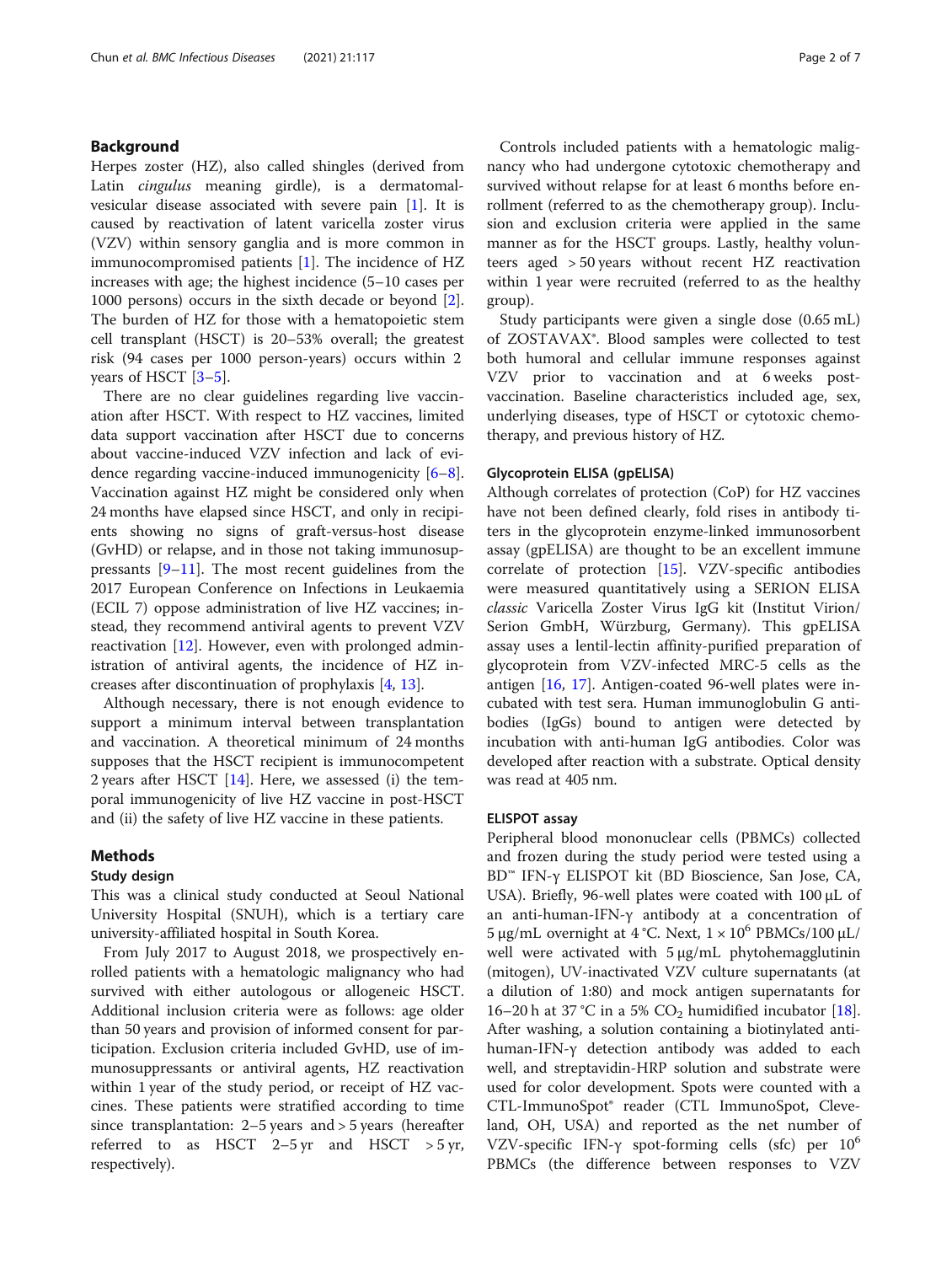antigen and control antigen) [[19](#page-6-0)]. Samples lacking sufficient PMBCs and results with phytohemagglutinin responses < 300 sfc were not included in the analysis [\[20\]](#page-6-0).

## Safety

Vaccine adverse events (AEs) were monitored based on spontaneous reports from participants, subject daily review, and history taking by investigators. All vaccinated individuals were requested to inform the study nurse or physician immediately if they noticed any serious AEs after vaccination. The participants were also requested to fill in a self-reported structured questionnaire up to 6 weeks post-vaccination and submit it on the second visit. The type and severity of local and systemic adverse events were assessed again by the study nurse 6 weeks after vaccination. Adverse events were graded on a standard scale [[21](#page-6-0)]. The causality of an adverse event after immunization was classified as follows: unlikely (inconsistent), possible (indeterminate), or likely (consistent) [[22\]](#page-6-0).

### Statistical analysis

For continuous variables, mean (standard deviation, SD) and median (interquartile range, IQR) were used for normally and abnormally distributed data. Categorical variables were expressed as numbers and percentages. A t-test was used to compare continuous variables and the Chi-square or Fisher's exact test was used to compare categorical variables. One-way ANOVA with Dunnett's adjustment or Kruskal-Wallis test was used to calculate *P*-values for comparisons of more than two variables. All<br>tests were two-sided and *P*-values  $\lt 0.05$  were were two-sided and  $P$ -values < 0.05 were considered statistically significant. All statistical analyses were performed using SPSS for Windows (version 22; IBM Corp., Armonk, NY, USA).

## Results

## Baseline characteristics

The study screened 60 hematology patients at baseline; four patients dropped out due to follow-up loss  $(n = 3)$ and disease recurrence  $(n = 1)$ . Among the remaining 56 subjects, 26 were assigned to the HSCT 2–5 yr group and 15 to the HSCT  $>$  5 yr group. The chemotherapy group included 15 patients. In addition, 30 healthy volunteers were enrolled (Fig. 1).

Participants in each group were balanced by age; however, the male-to-female ratio of the healthy group was lower (1:2) than that in the other groups (Table [1\)](#page-3-0). Leukemia and lymphoma were the most common (> 50% of participants in each group) underlying malignancies. Twenty patients in the HSCT 2–5 yr group (77%), and nine in the HSCT > 5 yr group (60%) underwent allogeneic HSCT. A history of HZ reactivation was documented in study groups. Twelve patients in the HSCT 2–5 yr group (46%), nine in the HSCT  $>$  5 yr group (60%), and six in the chemotherapy group (40%) had shingles before enrollment in the study (Table [1\)](#page-3-0). Among those reactivated, nine in the HSCT 2–5 yr group (75%), six in the HSCT  $>$  5 yr group (67%), and five in the chemotherapy group (83%) had history within 2 years after HSCT or last cytotoxic chemotherapy.

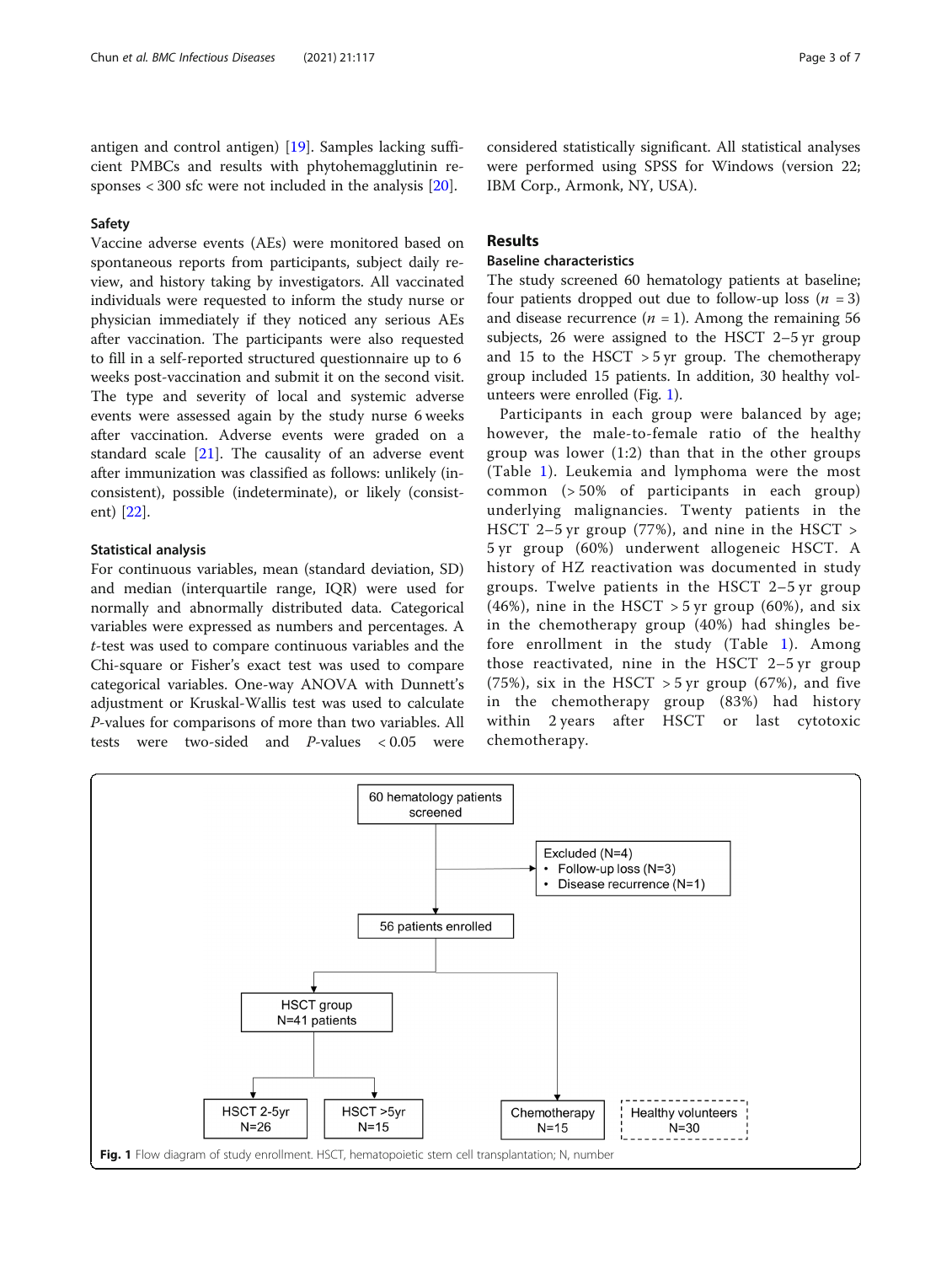#### <span id="page-3-0"></span>Table 1 Baseline Characteristics

|                                                              | HSCT 2-5 yr<br>$(n = 26)$ | $HSCT > 5$ yr<br>$(n = 15)$ | Chemotherapy<br>$(n = 15)^{c}$ | <b>Healthy</b><br>$(n = 30)$ |
|--------------------------------------------------------------|---------------------------|-----------------------------|--------------------------------|------------------------------|
| Median age, yr (IQR)                                         | $60(55-63)$               | $58(53-62)$                 | 64 (57-69)                     | $61(57-66)$                  |
| Male sex, n (%)                                              | 15 (58)                   | 9(60)                       | 10(67)                         | 10(33)                       |
| HSCT indication, n (%)                                       |                           |                             |                                |                              |
| Leukemia                                                     | 11(42)                    | 4(27)                       | 14 (93)                        | N/A                          |
| Lymphoma                                                     | 2(8)                      | 7(47)                       |                                |                              |
| Multiple myeloma                                             | 6(23)                     | 1(6.5)                      |                                |                              |
| Myelodysplastic syndrome                                     | 4(15)                     | 2(13)                       |                                |                              |
| Others <sup>a</sup>                                          | 3(12)                     | 1(6.5)                      | 1(7)                           |                              |
| Type of HSCT, n (%)                                          |                           |                             |                                |                              |
| Allogeneic                                                   | 20(77)                    | 9(60)                       | N/A                            | N/A                          |
| Autologous                                                   | 6(23)                     | 6(40)                       |                                |                              |
| Time between HSCT or last chemo and the study date, mo (IQR) | $35(25-44)$               | $87(66-91)$                 | $65(23-104)$                   | N/A                          |
| Previous shingles history, yes, n (%)                        | 12 (46)                   | 9(60)                       | 6(40)                          | 0(0)                         |
| Shingles within 2 yrs after HSCT or last chemo, n (%)        | 9/12(75)                  | 6/9(67)                     | 5/6(83)                        | N/A                          |
| Median years from shingles to the study date (IQR)           | $3(1.5-4)^{b}$            | $5(5-7)$                    | $2.5(1.3-6)$                   | N/A                          |

IQR Interquartile range, yr Year, mo Month, N/A Not applicable, chemo Chemotherapy

<sup>a</sup>Aplastic anemia (n = 3), Myeloid sarcoma (n = 1), Granulocytic sarcoma (n = 1)

<sup>b</sup>1 patient could not remember the exact time of shingles

c All but one patient had acute myeloid leukemia. None had received targeted monoclonal antibody therapies

#### Humoral immune responses

At baseline, the gpELISA geometric mean titers (GMTs) in the HSCT 2–5 yr, chemotherapy, and healthy groups were similar (841.08, 95% CI [439.58–1609.29] vs 515.92, 95% CI [302.03–881.28] vs 657.15, 95% CI [424.18–1018.09]); values were significantly lower in the HSCT > 5 yr group (262.89, 95% CI [149.59–462.00],  $p = 0.041$ ). At 6 weeks post-vaccination, immune responses measured in the gpELISA increased significantly in all four groups, compared with the baseline (Fig. [2a](#page-4-0), Supplementary Table [1\)](#page-5-0). The GMFR in the chemotherapy group was significantly lower than in the other groups (1.42; 95% CI, 1.08–1.86) (Fig. [2](#page-4-0)c). The GMFRs of the HSCT  $2-5$  yr, HSCT  $> 5$  yr, and healthy groups were not significantly different (3.15, 95% CI [1.96–5.07] vs 5.05, 95% CI [2.50–10.20] vs 2.97, 95% CI [2.30– 3.83]) (Fig. [2](#page-4-0)c). Patients with a history of shingles showed higher baseline gpELISA GMTs than those without, but the GMFRs were uninfluenced (Supplementary Table [2\)](#page-5-0).

#### Cellular immune responses

The ELISPOT assay was performed in only 52 subjects due to lack of qualified blood samples (HSCT 2–5 yr  $[n = 12]$ , HSCT > 5 yr  $[n = 7]$ , chemotherapy  $[n = 13]$ , and healthy group  $[n = 20]$ ). At baseline, the geometric mean concentrations (GMCs) of IFN-γ-secreting VZVspecific PBMCs were higher in the healthy group (51.39, 95% CI [34.36–76.88],  $p = 0.006$ ) than in the other three

groups (9.00, 95% CI [3.43–23.60] vs 27.99, 95% CI [8.45–92.65] vs 14.76, 95% CI [6.57–33.16]). Six weeks post-vaccination, the GMCs of IFN-γ-secreting VZV-specific PBMCs increased significantly in all groups (Fig. [2b](#page-4-0), Supplementary Table [1\)](#page-5-0). The GMFR of the IFN-γ ELISPOT assay was highest in the HSCT 2–5 yr group (8.39, 95% CI [3.30– 21.32]) and lowest in the chemotherapy group (1.64, 95% CI [1.23–2.17]) (Fig. [2d](#page-4-0)). The GMFRs in the HSCT  $>5$  yr and healthy groups were 5.08 (95% CI, [1.86–13.86]) and 1.82 (95% CI, [1.32–2.49]), respectively. Patients with a history of shingles tended to have higher baseline GMCs than those without, but the GMFRs were uninfluenced (Supplementary Table [3](#page-5-0)).

## Safety

There were no reported cases of VZV reactivation up to 6 weeks post-vaccination in any of the study groups. Injection site reactions such as local pain, redness, edema, and itching were the most common adverse events reported by vaccine recipients (Table [2\)](#page-5-0). Three patients in the HSCT 2–5 yr group (11.5%) and one each in the  $HSCT > 5$  yr (6.6%) and chemotherapy (6.6%) groups reported vaccine-related systemic adverse events such as headache, myalgia, and fatigue (Table [2\)](#page-5-0). All adverse events were mild (grade 1) and occurred within 7 days of vaccination.

## **Discussion**

HZ is a high burden of disease among HSCT recipients whose immune status has been shut down and then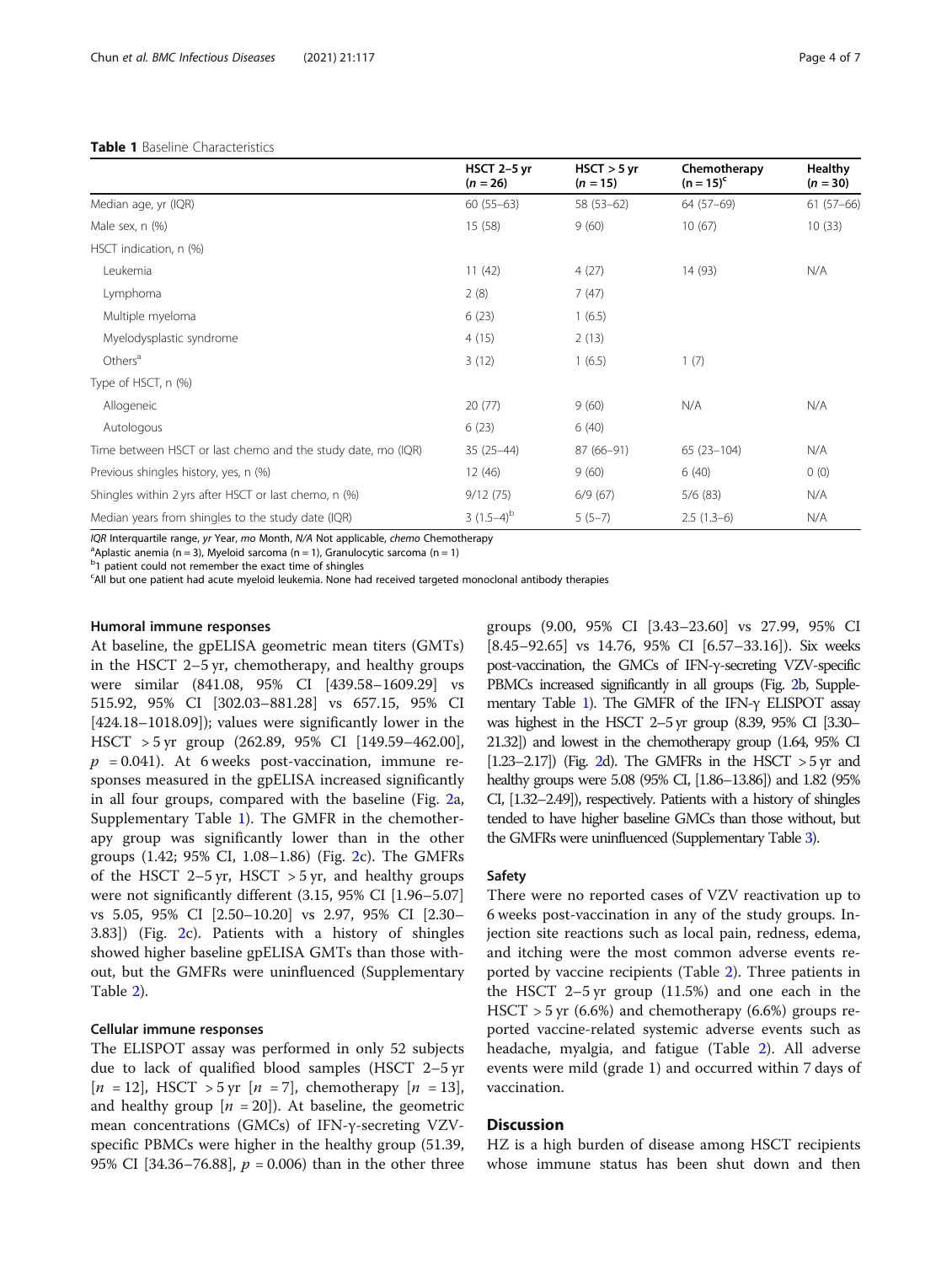<span id="page-4-0"></span>

slowly reconstituted. Here, we demonstrated that a live HZ vaccine could be administered safely to hematologic malignancy patients, and that it induced humoral and cellular immune responses as strong as those in healthy individuals. A previous study examined HZ vaccineinduced immunity in the general population, and we found that immune responses in that study were similar to those of the healthy group in this study, which raises the reliability of our study [\[23](#page-6-0)].

Regarding the timing of vaccination, both HSCT 2–5 yr and HSCT > 5 yr groups had comparable immune responses after HZ vaccination. Moreover, the baseline gpELISA-determined GMT was much lower in HSCT > 5 yr than any other group, highlighting the need for prompt vaccination of HSCT recipients. Interestingly, vaccine-induced humoral and cellular GMFR responses in the HSCT groups were higher than in the chemotherapy group. We also have reported that influenza vaccination induced higher immune responses in cancer patients receiving immune checkpoint inhibitors than those receiving cytotoxic chemotherapy [\[24](#page-6-0), [25](#page-6-0)].

We further explored the immune responses with respect to whether or not the participant had a history of shingles. Overall, the baseline gpELISA-determined GMTs and ELISPOT-determined GMCs were higher in patients with a history of shingles than those without. ELISPOT-determined GMCs did not exhibit consistent results, which could be attributed to the small number of samples. Nonetheless, GMFRs of humoral and cellular immune responses were uninfluenced by a history of shingles.

Two previous studies of HZ vaccines administered at a median 21–27 months post-transplantation reported that it was safe, and that it reduced the incidence of VZV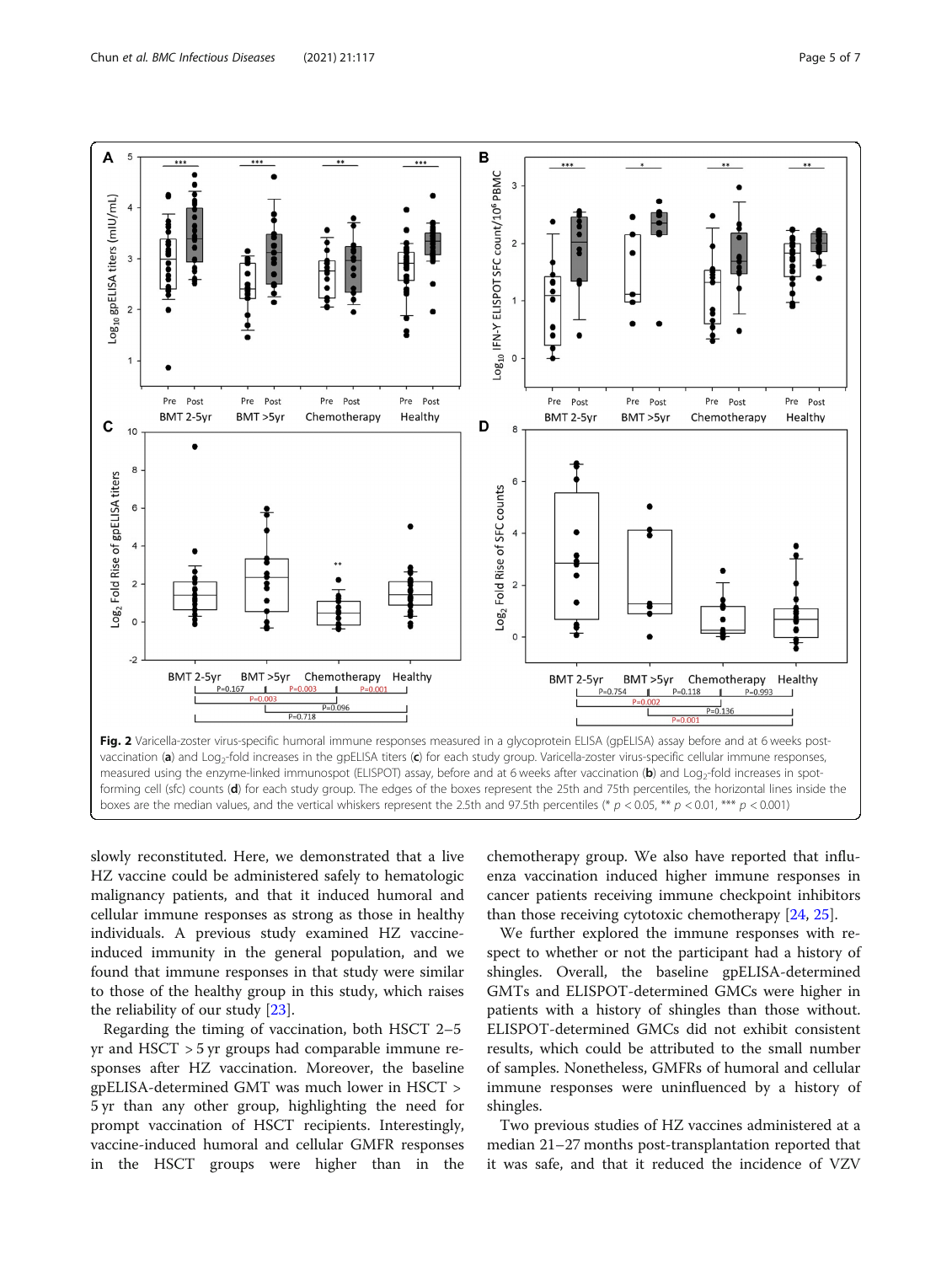|                                | HSCT 2-5 yr<br>$(n = 26)$ | $HSCT > 5$ yr<br>$(n = 15)$ | Chemotherapy<br>$(n = 15)$ | Healthy<br>$(n = 30)$ |
|--------------------------------|---------------------------|-----------------------------|----------------------------|-----------------------|
| Any adverse events, n (%)      | 5(19.2)                   | 3(20.0)                     | 2(13.3)                    | 0(0)                  |
| Local adverse events, n (%)    | 4(15.4)                   | 2(13.3)                     | 1(6.6)                     | 0(0)                  |
| Pain or tenderness             | 3(11.5)                   | 2(13.3)                     | 1(6.6)                     | 0(0)                  |
| Redness                        | 3(11.5)                   | 2(13.3)                     | 1(6.6)                     | 0(0)                  |
| Induration or edema            | 1(3.8)                    | 2(13.3)                     | 1(6.6)                     | 0(0)                  |
| Itching                        | 3(11.5)                   | 2(13.3)                     | 1(6.6)                     | 0(0)                  |
| Systemic adverse events, n (%) | 3(11.5)                   | 1(6.6)                      | 1(6.6)                     | 0(0)                  |
| Headache                       | 1(3.8)                    | 1(6.6)                      | 0(0)                       | 0(0)                  |
| Myalgia or arthralgia          | 3(11.5)                   | 1(6.6)                      | 0(0)                       | 0(0)                  |
| Fatigue                        | 3(11.5)                   | 0(0)                        | 1(6.6)                     | 0(0)                  |
| Fever                          | 0(0)                      | 0(0)                        | 0(0)                       | 0(0)                  |
| Systemic allergic reaction     | 0(0)                      | 0(0)                        | 0(0)                       | 0(0)                  |
| Nausea or vomiting             | 0(0)                      | 0(0)                        | 0(0)                       | 0(0)                  |
| Diarrhea                       | 0(0)                      | 0(0)                        | 0(0)                       | 0(0)                  |

#### <span id="page-5-0"></span>Table 2 Adverse Events

HSCT Hematopoietic stem cell transplantation, N Number

infection  $[4, 26]$  $[4, 26]$  $[4, 26]$  $[4, 26]$ . Here, we found no VZV reactivation after administration of a live HZ vaccine to patients with a hematologic malignancy. Vaccine-related adverse reactions, both local and systemic, were more common in patients than in healthy volunteers; however, none were severe. Patients with hematologic malignancy might be more sensitive than healthy volunteers to adverse events and more prone to report mild symptoms. All patients recovered spontaneously within 1 week after immunization.

The study has some limitations. First, fewer patients qualified for the ELISPOT assay than for the gpELISA due to lack of sufficient blood. Inevitably, this led to less reliable results in terms of cellular immune responses. Second, patients in the HSCT  $>$  5 yr group had fewer members that the other groups; this was due to survival and recurrence rates, chronic GvHD, and other medical issues. Third, we monitored vaccine adverse events until 6 weeks post-vaccination; a longer follow-up time is considered better for monitoring the adverse events of live vaccines, although life-threatening allergic reactions tend to appear shortly after vaccination [[27\]](#page-6-0).

Two inactive HZ vaccines have been introduced recently, and the published safety and efficacy data seem very strong [[28](#page-6-0), [29](#page-6-0)]. Unfortunately however, neither vaccine is available in most countries, including South Korea. Further studies of cost-effectiveness are needed. In practical terms, we expect to continue using live VZV vaccines (at least for a few years); therefore, the immunogenicity and safety data presented herein will be useful in clinical practice.

## Conclusions

In summary, the HZ vaccine could induce both humoral and cellular immune responses in patients undergoing HSCT, comparable to those in healthy volunteers. Hematologic malignancy patients who were undergoing cytotoxic chemotherapy showed weaker immune responses against the HZ vaccine. There was no reactivation of VZV during follow-up (up to 6 weeks postimmunization), and all reported adverse events were mild. These findings support current guidelines stating that live HZ vaccines may be administered to patients 2 years post-HSCT [\[9](#page-6-0)–[11\]](#page-6-0).

## Supplementary Information

The online version contains supplementary material available at [https://doi.](https://doi.org/10.1186/s12879-021-05806-4) [org/10.1186/s12879-021-05806-4.](https://doi.org/10.1186/s12879-021-05806-4)

Additional file 1: Supplementary Table 1. Humoral and cellular responses after Herpes Zoster vaccination. Supplementary Table 2. Humoral responses after Herpes Zoster vaccination by shingles history. **Supplementary Table 3.** Cellular responses after Herpes Zoster vaccination by shingles history.

#### Abbreviations

HZ: Herpes zoster; HSCT: Hematopoietic stem cell transplant; VZV: Varicella zoster virus; GvHD: Graft-versus-host disease; gpELISA: Glycoprotein enzymelinked immunosorbent assay; ELISPOT: Interferon-γ (IFN-γ) enzyme-linked immunospot; GMFR: Geometric mean fold rise; GMT: Geometric mean titers; GMC: Geometric mean concentrations; CI: Confidence interval; CoP: Correlates of protection; IgGs: Immunoglobulin G antibodies; PBMCs: Peripheral blood mononuclear cells; SFC: Spot-forming cells; IQR: Interquartile range

#### Acknowledgements

We thank Su-Jin Choi (Laboratory of Infection & Immunity, Seoul National University Hospital Biomedical Research Institute, Seoul, Korea) for technical assistance.

#### Authors' contributions

WBP and IHK designed the study protocol. JYC, KCK, MKL, CKK, YIK, DYS, JSH and SSY participated in the data collection and the interpretation of data. PGC, NJK and MDO advised on data analysis and interpretation. JYC and KCK